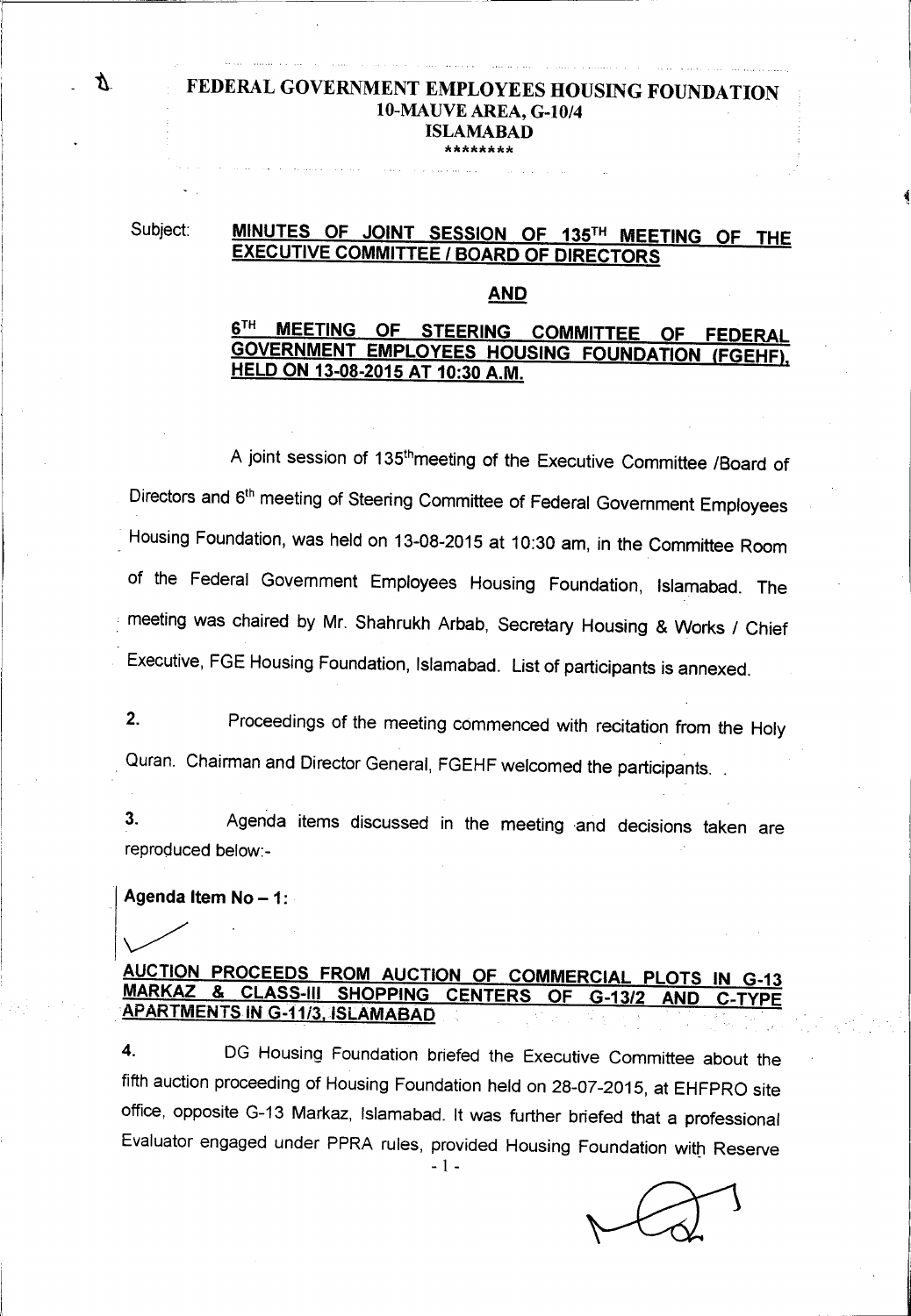Prices in respect of each plot and a meeting of Steering Committee was accordingly convened under the Chairman ship of Secretary Housing and Works on 27<sup>th</sup> July 2015, to approve Reserve Prices.

r I

Y.

5. It was informed that the Steering Committee in its meeting dated 27-07-2015, while according in principle approval to reserve prices/assessed market rates, further observed that proceedings of all previous auctions may also be placed before the Steering Committee for ex post facto approval/decisions accordingly. Minutes of Steering Committee were issued in continuation thereof and accordingly joint session of Steering Committee and Executive Committee has been called for confirmation of meeting of fifth Steering Committee meeting and approval of auction proceedings held on 28-07-2015.

6. It was informed that auction dated 28-07-2015 started with recitation from the Holy Quran and Director General (HF) gave initial speech on past and ongoing activities of Housing Foundation, particularly with reference to the PC-1 for infrastructure development of sector G-13 Markaz. Further an overview of future projects/planning of Housing Foundation was presented. Senior Joint Secretary from 'Ministry of Housing & Works oversaw entire auction proceedings and Auction Committee chaired" by OS (Estate) Ministry of Housing & Works conducted the auction proceedings. Media was invited and video of entire auction proceedings was made and was made available for inspection of the Steering/Executive Committee indicating therein that observations raised by representative of CDA in 5<sup>th</sup> Steerin Committee meeting regarding specific information pertaining to planning parameters in respect of each plot under auction were particularly attended to and participants of auction proceedings were apprised at length about the FAR, allowed foot prints and specific size and location of each plot at the time of auction. Furthermore each plot under auction was also clearly demarcated on-ground for clarity purposes.

7. It was informed that following assets of commercial plots and apartments were offered in auction dated 28-07-2015.

| SN.           | <b>ASSETS</b>                                           | NO. OF PLOTS /<br>APARTMENT |
|---------------|---------------------------------------------------------|-----------------------------|
|               | G-13 Markaz                                             | 09 Commercial Plots         |
| $\mathcal{P}$ | Class-III Shopping Centres G-13/2   11 Commercial Plots |                             |
| -3            | C-Type Apartments, G-11/3                               | 09 C-Type Apartments        |

 $-2 -$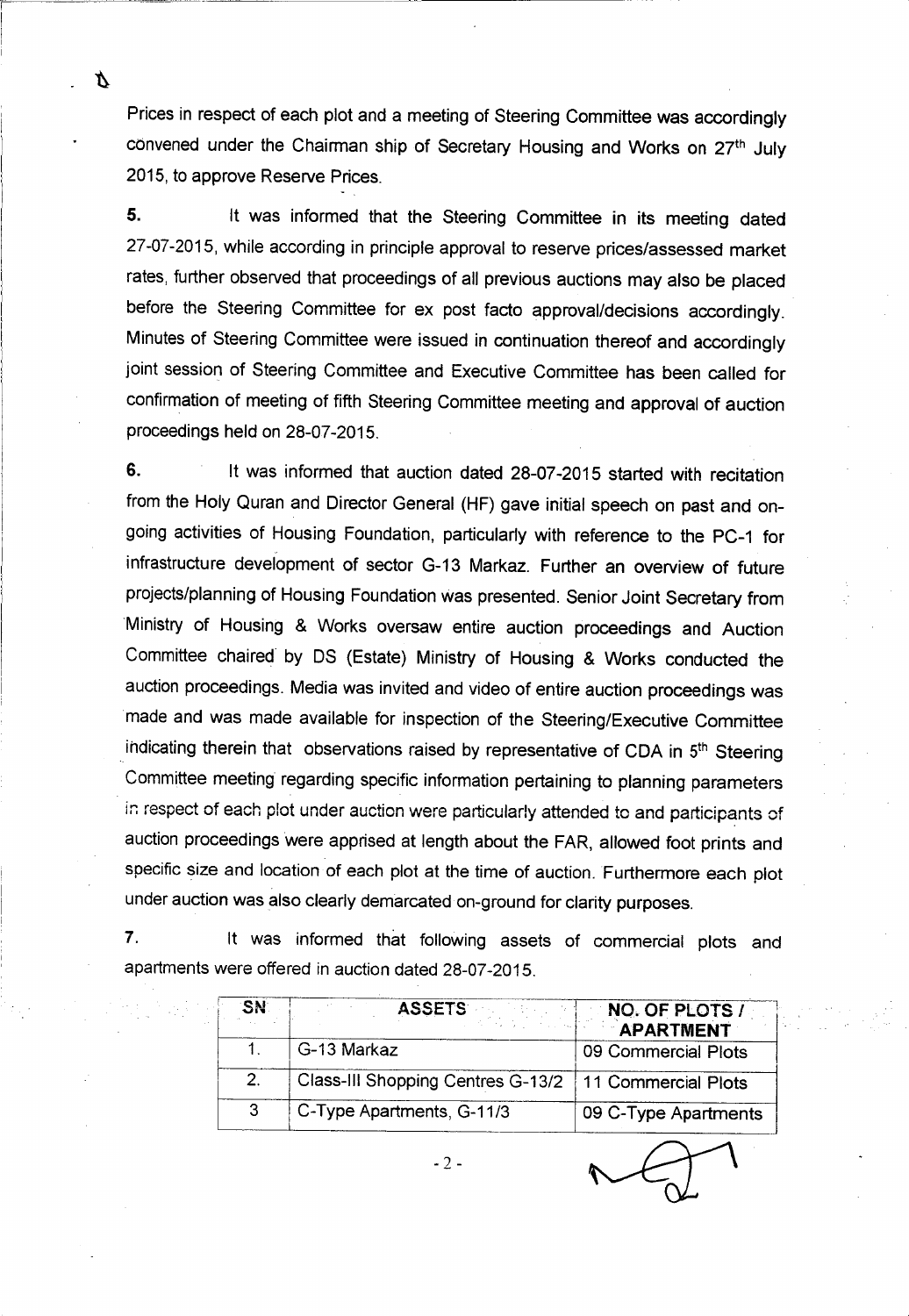8. It was further informed that Auction Committee accepted bids in respect of nine (09) C-Type apartments of G-11/3 and one (01) commercial plot of G-13 Markaz in the auction held on 28-07-2015. Schedule of Auction proceeds/rates of Auction was clarified as under:

D

## PROCEEDS/RATES OF AUCTION OF NINE (09) C-TYPE APARTMENTS (1100 SFT EACH) IN SECTOR G-11/3, ISLAMABAD

| SN             | <b>SUCCESSFUL BIDDER</b>        | <b>TOKEN</b><br>NO. | <b>FLAT NO</b> | <b>BLOCK</b> | <b>AMOUNT</b><br><b>OFFERED</b> | <b>TOKEN</b><br><b>MONEY</b> | 25 % OF<br>THE Bid |
|----------------|---------------------------------|---------------------|----------------|--------------|---------------------------------|------------------------------|--------------------|
|                | Mian Shehzad Latif              | 356                 | 04             | 09           | 8,750,000                       | 500,000                      | 2,187,500          |
| $\overline{2}$ | <b>Mahwish Mahmood</b>          | 321                 | 06             | 09.          | 7,800,000                       | 500,000                      | 1,950,000          |
| 3              | Mian Shehzad Latif              | 353                 | 04             | 14           | 8,300,000                       | 500,000                      | 2,075,000          |
| 4              | Mr. Amir Ud Din                 | 301                 | 06             | 14           | 7,300,000                       | 500,000                      | 1,825,000          |
| 5              | Mr. Khurram Shaheen             | 352                 | 04             | 15           | 8,000,000                       | 500,000                      | 2,000,000          |
| 6              | Abdul Sami Shaikh               | 337                 | 05             | 15           | 7,100,000                       | 500,000                      | 1,775,000          |
| 7              | Mr. Ulfat Ullah                 | 350                 | 03             | 16           | 8,200,000                       | 500,000                      | 2,050,000          |
| 8              | Mr. Said Anwar                  | 333                 | 06             | 16           | 7,000,000                       | 500,000                      | 1,750,000          |
| 9              | Mr. Muhammad Imran<br>Hanif Dar | 317                 | 08             | 22           | 7.400,000                       | 500,000                      | 1,850,000          |
|                | <b>TOTAL</b>                    | 69.850,000          | 4,500,000      | 17,462,500   |                                 |                              |                    |

# PROCEEDS/RATES OF' AUCTION OF ONE (01) COMMERCIAL PLOT MEASURING 1022.2 SQY IN G-13 MARKAZ, ISLAMABAD

| SR.NO | <b>SUCCESSFUL BIDDER</b>       | <b>TOKEN</b><br>NO. | <b>PLOT</b><br>NΟ | <b>BAZAR</b><br>ΝO | <b>AMOUNT</b><br><b>OFFERED</b><br><b>PER</b><br><b>SQUARE</b><br><b>YARD</b> | <b>TOTAL</b><br><b>AMOUNT</b> | <b>TOKEN</b><br><b>MONEY</b> | $25%$ of<br>the Bid |
|-------|--------------------------------|---------------------|-------------------|--------------------|-------------------------------------------------------------------------------|-------------------------------|------------------------------|---------------------|
|       | Mr. Muhammad Hussain<br>Ishrat | 340                 | $24-B$            | WEST               | 325,000                                                                       | 332.222.22                    | 1.000.00                     | 83.055.55           |

9. It was informed by Director Finance FGEHF that Auction Committee upon overwhelming and unanimous demand of participants of auction proceedings. to extend the time frame for payment of commercial plots, decided to extend the schedule of payment/duration to one year instead of three months as provided in the Brochure duly approved by Executive committee. It was further briefed that this

- 3 -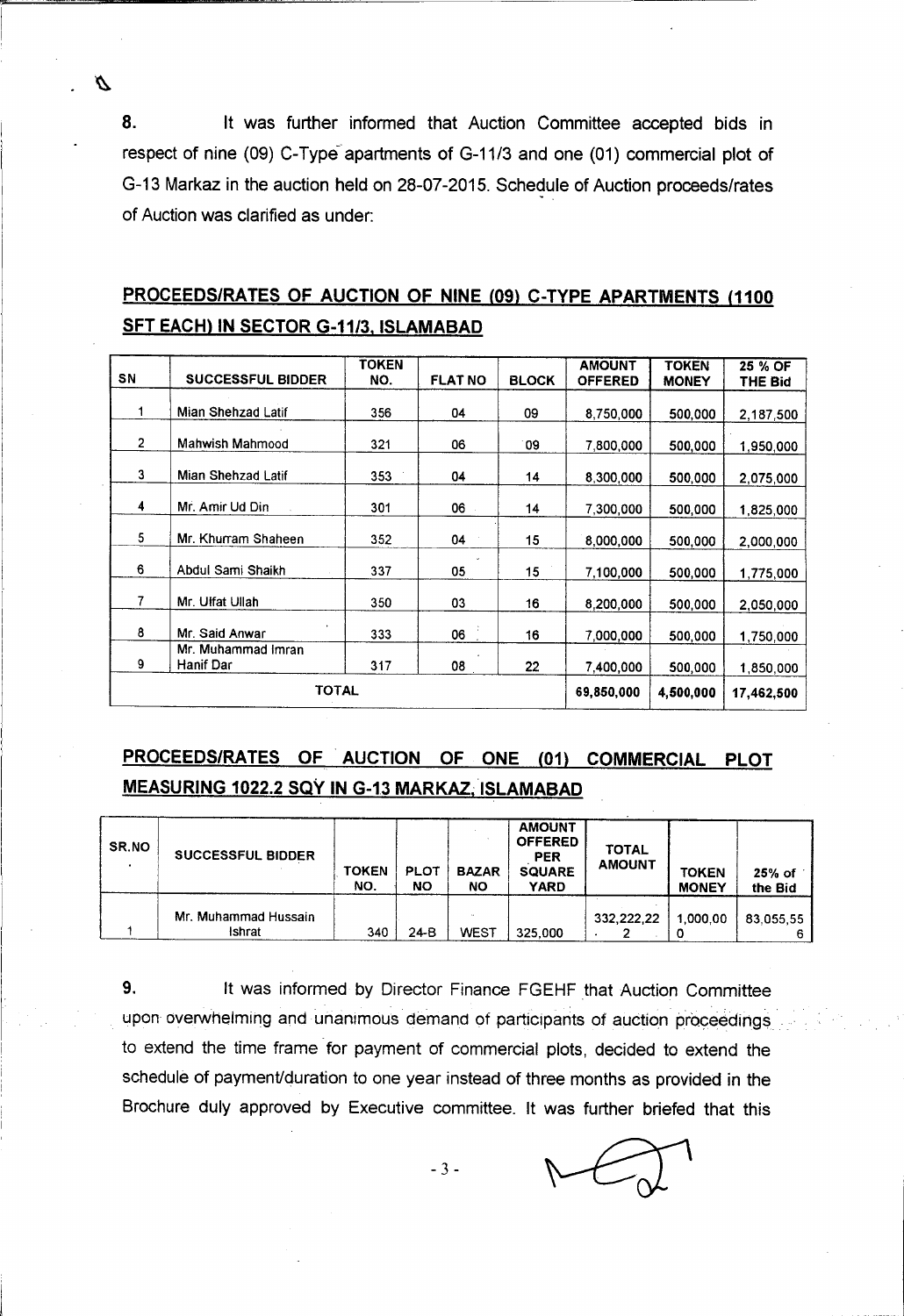decision of Auction Committee is required to be ratified by the Steering/Executive Committee.

10. Director General briefed the participants that proceeds from auction of commercial plot should be used specifically for development of G-13 markaz and G-13 Sector, in order to further appreciate expected Reserve Prices of commercial plots before forthcoming/next auction. It was further briefed that it shall be in fitness of things to conduct fresh evaluation of each commercial plot before the next auction, consequently upon approval of PC-1 for development of G13 Markaz and commencement of work in pursuance thereof. Senior Joint Secretary Ministry of Housing agreed that funds of FGEHF, received in respect of other schemes should not be utilized for development of Sector G 13 and its Markaz and instead the funds from auction of commercial plots may be reserved for this purpose preferably.

11. Director Law FGEHF satisfied the Executive Committee about the legal aspects of auction proceedings, especially with regard to extension in time frame granted by Auction Committee and clarified that Auction Committee was empowered to take such decision as per terms of Brochure. Thereupon, Additional Secretary, Ministry of Interior observed the mandate of the Auction Committee was absolutely clear and laid down in the duly approved Brochure for auction of Commercial area. He further observed that the decision of Auction Committee, taken in good faith, regarding extension in the schedule of payment/duration to one year instead of three months, should be honored by Executive Committee.

#### Decision:

И

- *I. The Executive Committee and Steering Committee accorded unanimous approval to*
	- **•** *Extension of time period/payment schedule from 3 months to 1 year* as *decided by Auction Committee during auction proceedings dated 28-7-2015.*
	- *• Auction of 1commerciai piot* # *24-B (Western Sidejof G~13Markaz and* 9 *apartments of G-11/3auctioned on 28-07-2015.*
- *II. It was decided that proceedings of all erstwhile auctions be presented before Steering Committee for ex post factor approval/decisions accordingly.*

 $-4-$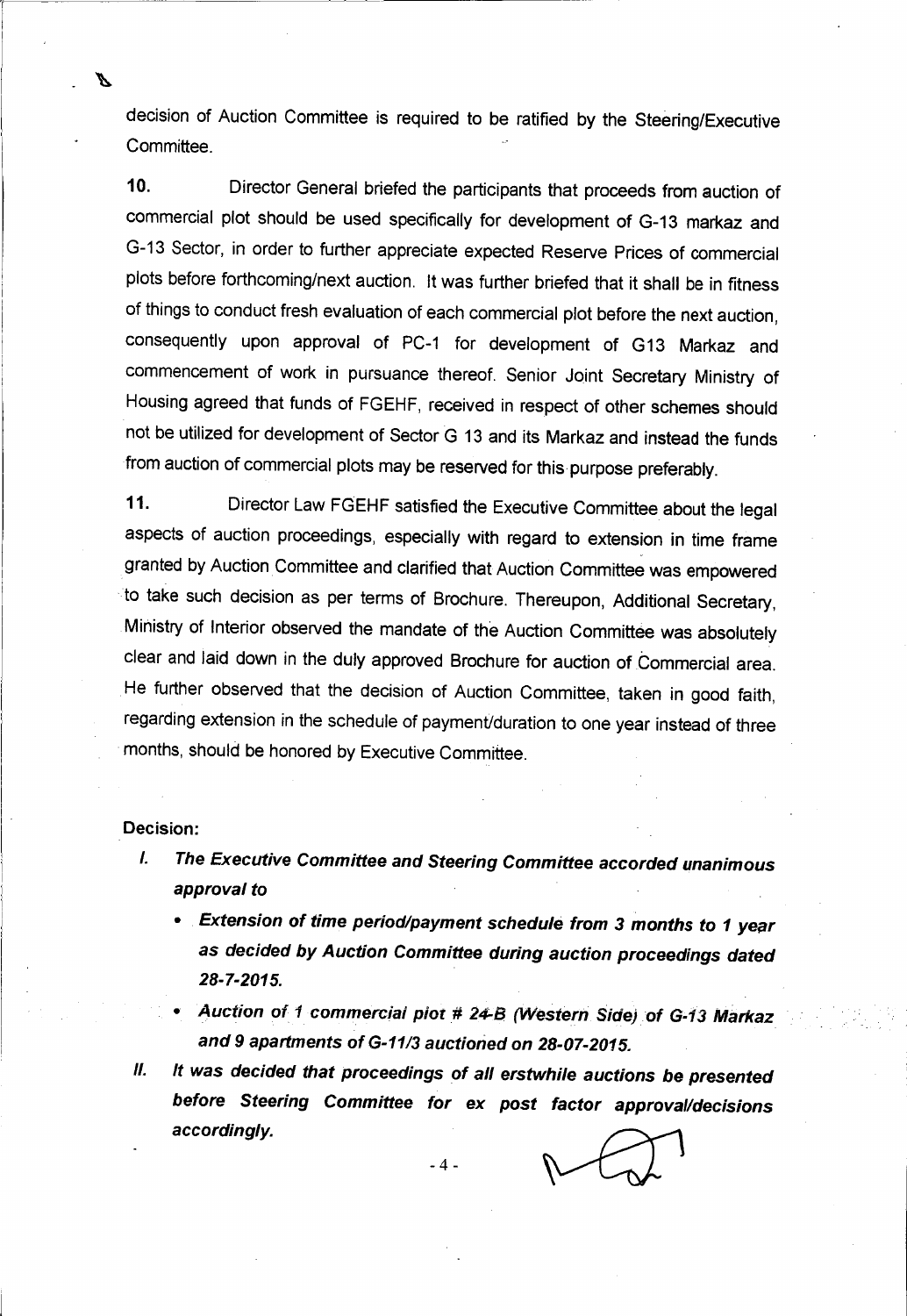*1/1. It was decided that the* a *summary be moved to the Prime Minister* to *rationalize overlapping mandates* of *Steering and' Executive Committees,in respect* of *Sector G-13.*

Agenda Item No - 2:

 $\mathbf{r}$ 

.~

#### HOUSING SCHEME FOR FEDERAL GOVERNMENT EMPLOYEES (PHASE-VI) AT BHARA KAHU, ISLAMABAD - DRAFT ADDENDUM

12. Director General, Housing Foundation apprised that an agenda item pertaining to resolution of dispute between *MIs* Green Tree (Pvt.) Ltd and Housing Foundation regarding Bhara Kahu housing scheme in zone-IV was placed before Executive Committee *I* Board of Directors of Housing Foundation in its 134th meeting held on 26-06-2015. It was further informed that after due deliberation the Board of Directors took the following decisions.

- a. The Executive Committee accorded in principle approval to the Addendum to the main agreement dated 01-04-2009 between FGEHF and *MIs* Green Tree in the best public interest with the direction to complete the project within given time frame in order to amicably resolve the long outstanding issue.
- b. While giving approval in principle to the addendum, it was also decided that the same may be got vetted from law Division, in the light of Hon. Supreme Court of Pakistan's decision.

13. It was further informed that in pursuance thereof, a draft addendum was referred to Law Division for vetting and the advice had been received, which is reproduced as under:-

> *"The draft addendum to the Agreement. dated 01-04-2009 is vetted from legal point of view and may be cleared. However, this Division*is unable to give advice on the issue as to whether measurable

 $-5-$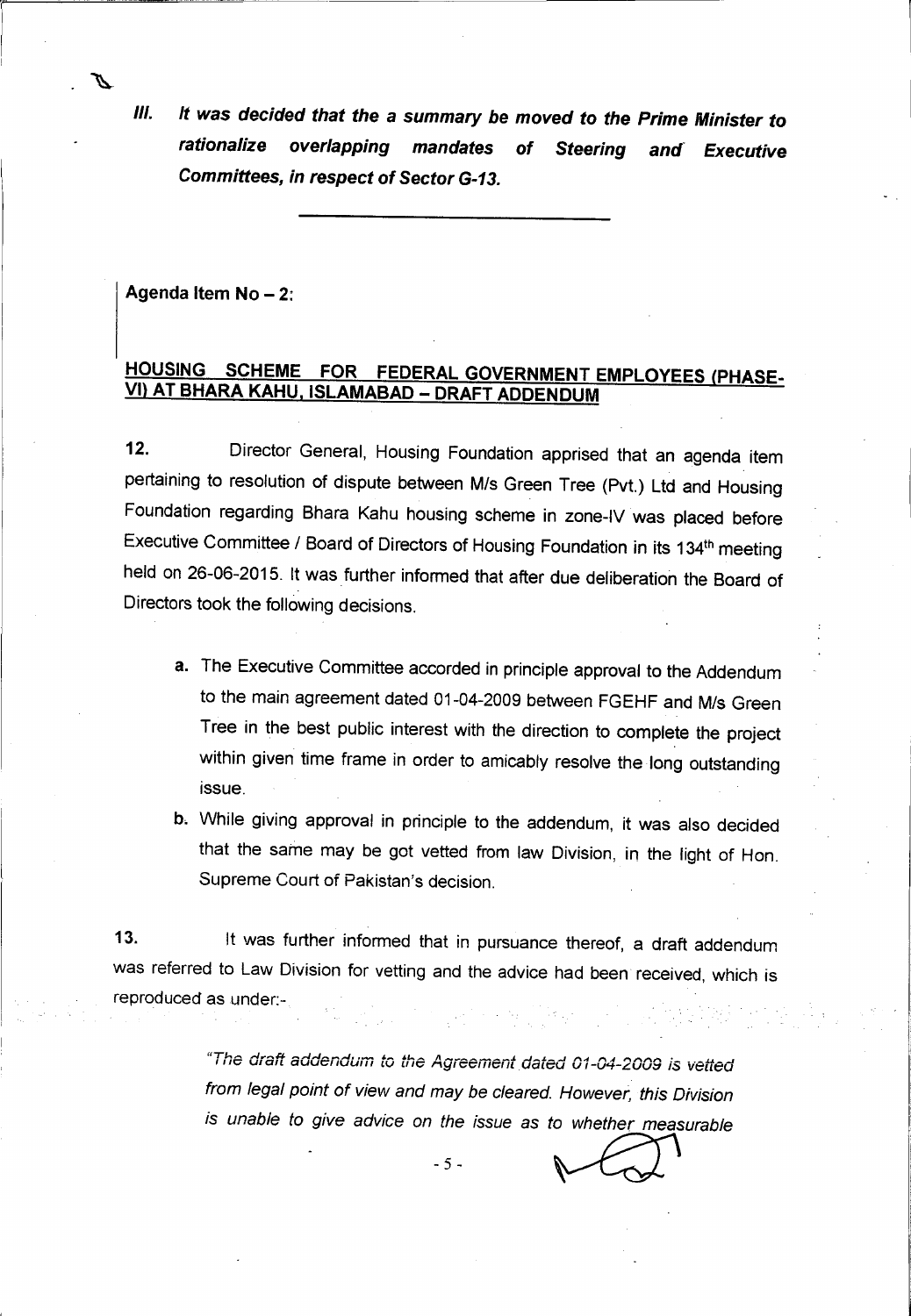*targets fixed by the Executive Committee are permissible in light of the judgments of the Hon'able Courts. Further, the Addendum is not conflicting or contradicting with any previous judgments* of *the Hon'able Supreme Court of Pakistan in any way. Moreover, the referring Division has to put out any specific legal question; they were also privy to the proceedings and facts and circumstances of the case, therefore, referring Division, may be in* a *better position to take appropriate decision in the matter, at their end".*

14. It was further informed that Law Division had slightly amended the said addendum to the main agreement dated 01-04-2009 and fair copy of the same is placed for consideration/approval of Board of Directors. It was also informed that M/s NESPAK and *MIs* Green Tree had conducted joint survey of the site and submitted their preliminary proposals in the light of aforementioned addendum. Accordingly, both *MIs* Green Tree and *MIs* NESPAK had been invited to brief and to satisfy the Executive Committee regarding status of ongoing joint survey of the site by *MIs* NESPAK and *MIs* Designmen (Consultant on behalf of *MIs* Green Tree) and outcome of the activity in the form of a revised layout plan of project site in accordance with proposed draft addendum.

*15. MIS* Designmen and *MIS* NESPAK briefed the Executive Committee accordingly. However, upon an observation of representative of CDA, some ambiguity arose with respect to provision of green area in accordance with CDA's planning parameters and with respect to possibility of provision of deficient land by *MIS* Green Tree from the area already under acquisition of FGEHF.

#### Decisions:

r

.,

*The Executive Committee unanimously decided thatM/S NESPAK and* M/S *Designmenshould complete redesigning/planning of the scheme and submit the fresh layout plan within* one *month, forft.irlheraction* to *be taken accordingly.*

-6-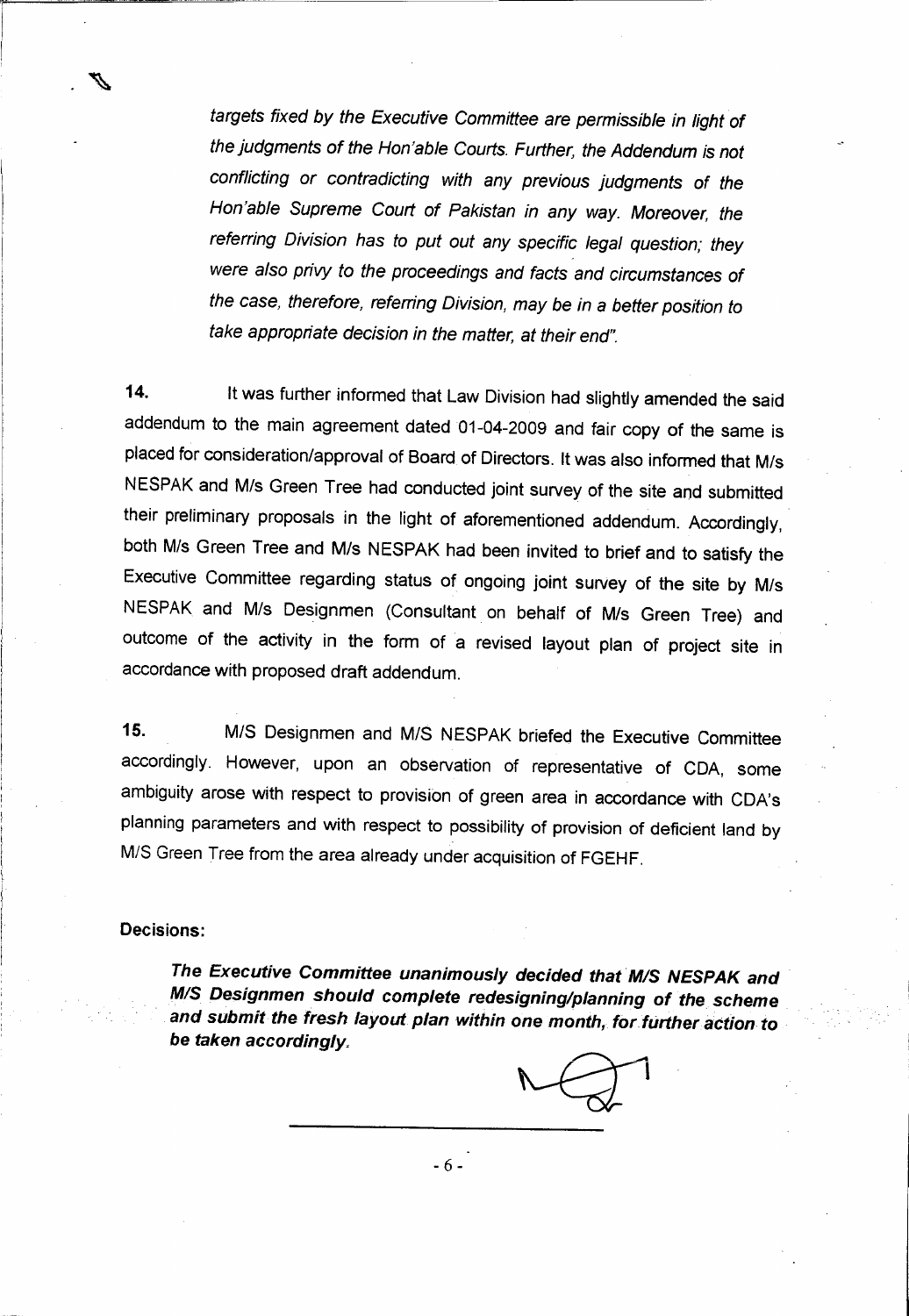#### Agenda Item  $No - 3$ :

 $\mathfrak{f}$  .

 $\overline{a}$ 

#### -CONVERSION/RE-DESIGNATION OF REGULAR POSTS OF FGE HOUSING FOUNDATION

16. Director Administration FGE Housing Foundation briefed that FGEHF had launched Shara Khau Housing Scheme and had also embarked upon infrastructure development work of Sector G-13 and Sector G-14. It was further informed that further acquisition of land in Shara kahu, F-14 & 15, Mouza & villages Tamma and Mohriyan is in progress and FGE Housing Foundation had launched the Member Ship Drive Phase-II consequent upon approval of the Prime Minister. It was briefed that all aforementioned activities required considerable manpower with adequate skill set and in order to ensure fast and quick disposal of official business and better execution of above mentioned projects, the post of Computer Operator (s) and DAD required to be converted/redesignated on top priority.

17. It was requested that following regular sanctioned posts lying vacant since long be re-designated in FGE Housing Foundation:-

| S.No | <b>Post/Position(Regular)</b>                      | <b>BPS</b> | <b>Re-designated</b>                         | <b>BPS</b> |
|------|----------------------------------------------------|------------|----------------------------------------------|------------|
|      | Stenographer<br>(Karachi Office)                   | 16         | <b>Computer Operator</b><br>(Karachi Office) | 16         |
| 2    | <b>Assistant Network</b><br>Engineer (Head Office) | 16         | <b>Computer Operator</b><br>(Head Office)    | 16         |
| 3    | Librarian<br>(Head Office)                         | 16         | Dy. Assistant Director<br>(Head Office)      | 16         |

18. Director Finance informed the Executive. Committee that aforementioned proposal involved no financial implications as proposed redesignated posts are in same pay scale.

#### *Decisions:*

l

*The Executive Committee accorded approval of conversion/redesignation* of *posts* as *proposed vide para* 17*ante.*

- 7 -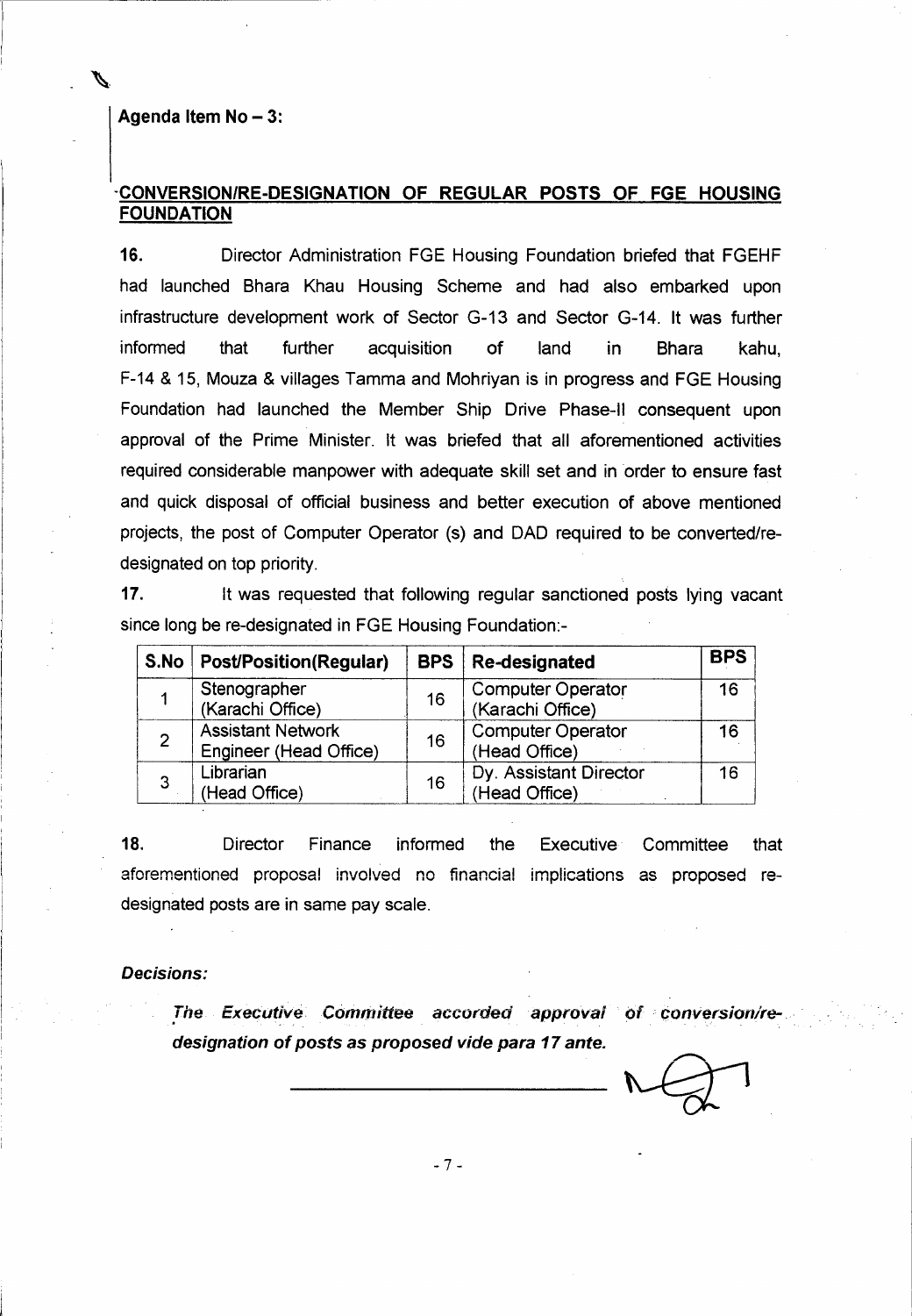Agenda Item  $No - 4$ :

 $\vert$ 

j

I

L\_. \_\_..... \_\_~~~~~ .. \_

#### GRANT OF ALLOWANCES/INCREASES ANNOUNCED BY THE GOVERNMENT PAKISTAN TO THE EMPLOYEES OF FEDERAL GOVERNMENT EMPLOYEES

19. Director Administration informed that Federal Government Employees Housing Foundation (FGEHF) is a public limited company registered under Section 42 of the Companies Ordinance, 1984 with Security and Exchange Commission of Pakistan (SECP). The mandate of FGEHF is to provide affordable residential accommodation to the shelter less Federal Government employees and other specified groups, on no profit no loss basis. The FGEHF runs its activities through contribution of its registered members and does not receive any amount from the national exchequer.

20. It was further informed that all powers of the Company are vested in its Executive Committee/Board of Directors headed by the Secretary Housing & Works as per its Memorandum and Articles of Association. Under Article VIII (h) of the Article of Association of FGEHF, the Executive Committee/Board of Directors is empowered to fix the salaries or emoluments of its employees. It was informed that FGEHF had adopted system of BPS for salaries/ allowances for its employees. It was further informed that increases or revision of pay scales announced by the Government of Pakistan for FG Employees is adopted by the FGEHF from time to time, for its company employees, with the approval of its *EC/BoD.* It was found pertinent to mention that in the past Finance Division was never consulted nor its concurrence obtained before adopting such increases, adhoc reliefs or revision of pay scales.

21. It was apprised that notwithstanding above, being a case for grant of 20% allowance to the employees of FGE Housing Foundation, the Executive Committee had directed in 134<sup>th</sup> meeting to confirm as to whether concurrence of Finance Division is necessary to adopt any allowance. increase or revision of pay scales announced for the FG Employees.

22. It was further apprised that authorities in Finance Division i.e. Regulation Wing and Corporate Finance Wing were consulted on the issue and they were of the opinion that under Memorandum and Articles of Association, any matter

-8-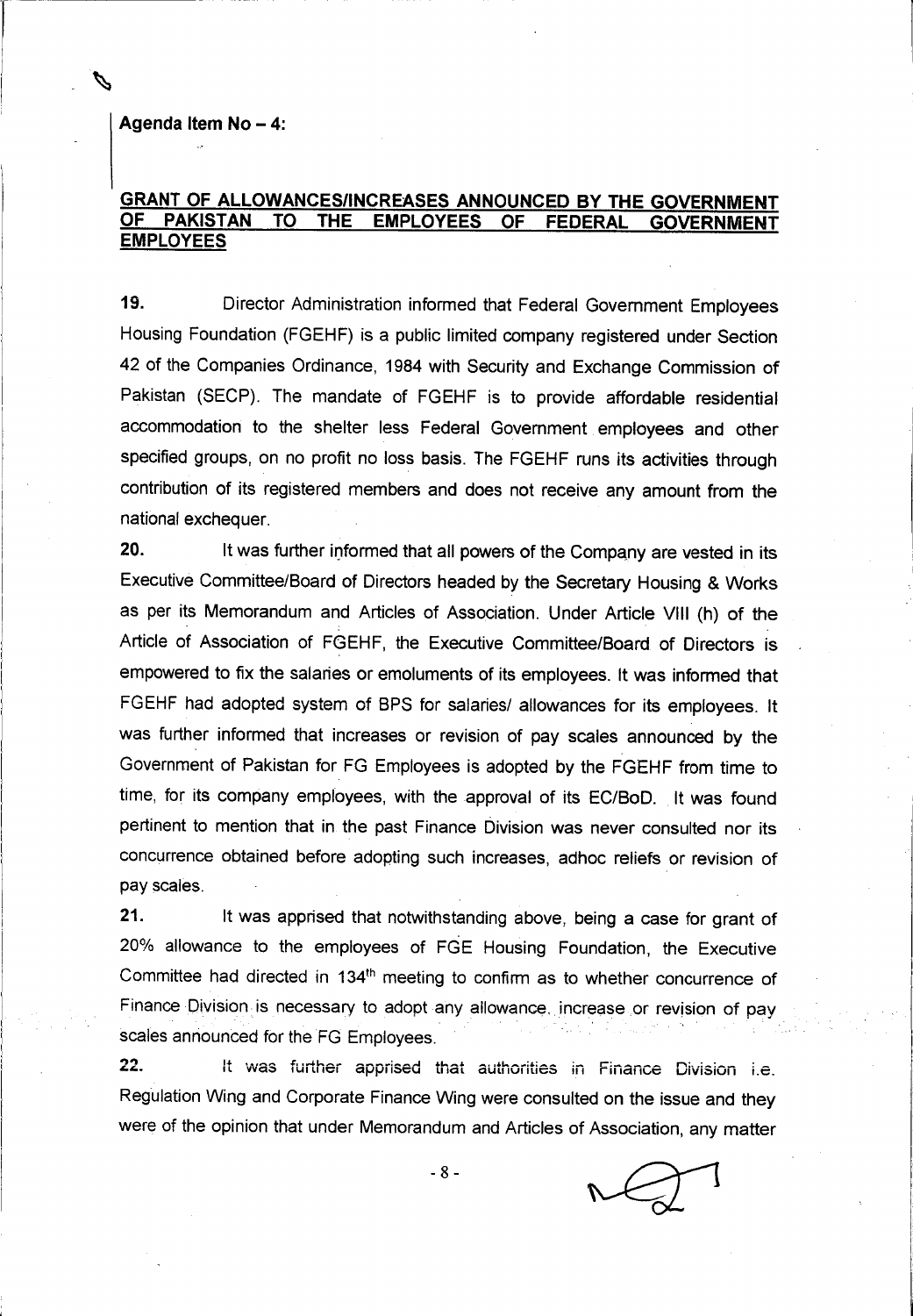related to determination of emoluments and salaries of FGEHF employees is the prerogative of EC/BoD of FGEHF. Furthermore, since EC/BoD of FGEHF has been supplemented with the representative of the Finance Division, therefore the Executive Committee may decide the case in the light of its earlier decisions regarding emoluments and salaries.

#### Decision:

*The .Executive Committee referred the matter* of *grant* of *allowance/increase in salary for the employees* of *FGE Housing Foundation,* to *Finance Committee, for consideration and recommendations for Executive Committee accordingly\_*

#### Agenda Item  $No - 5$ :

# *v--* ELIGIBILITY CRITERIA FOR QUOTAS OF JOURNALISTS & MEDIA WORKERS

23. Director Coordination informed that in past, allotments were made by FGEHF according to scheme specific criteria duly approved by Executive Committee or the Prime Minister. However on 19-08-2009 a membership drive of FGEHF was approved by the then Prime Minister of Pakistan for fresh registration of FG employees and other specified groups. Subsequently on 01-01-2010 the Prime Minister of Pakistan was pleased to approve the criteria "First Come First Serve" for aforementioned membership drive. In continuation thereof, 32636 have so far registered themselves as members of the HF. However, whereas a certain criteria including seniority, verification of antecedents, conduct, nature of employment etc. for the FG employees is in practice, no such eligibility criteria for Journalists/Media Workers. lawyers and other professionals is available.

24. It was further informed that in view of above, the proposed eligibility criteria for Journalists/Media Workers and ISA was presented before the Executive Committee in its 133rd meeting held on 17-06-2015. The Executive Committee was pleased to approve the strategy adopted by the FGEHF of framing certain eligibility

-9-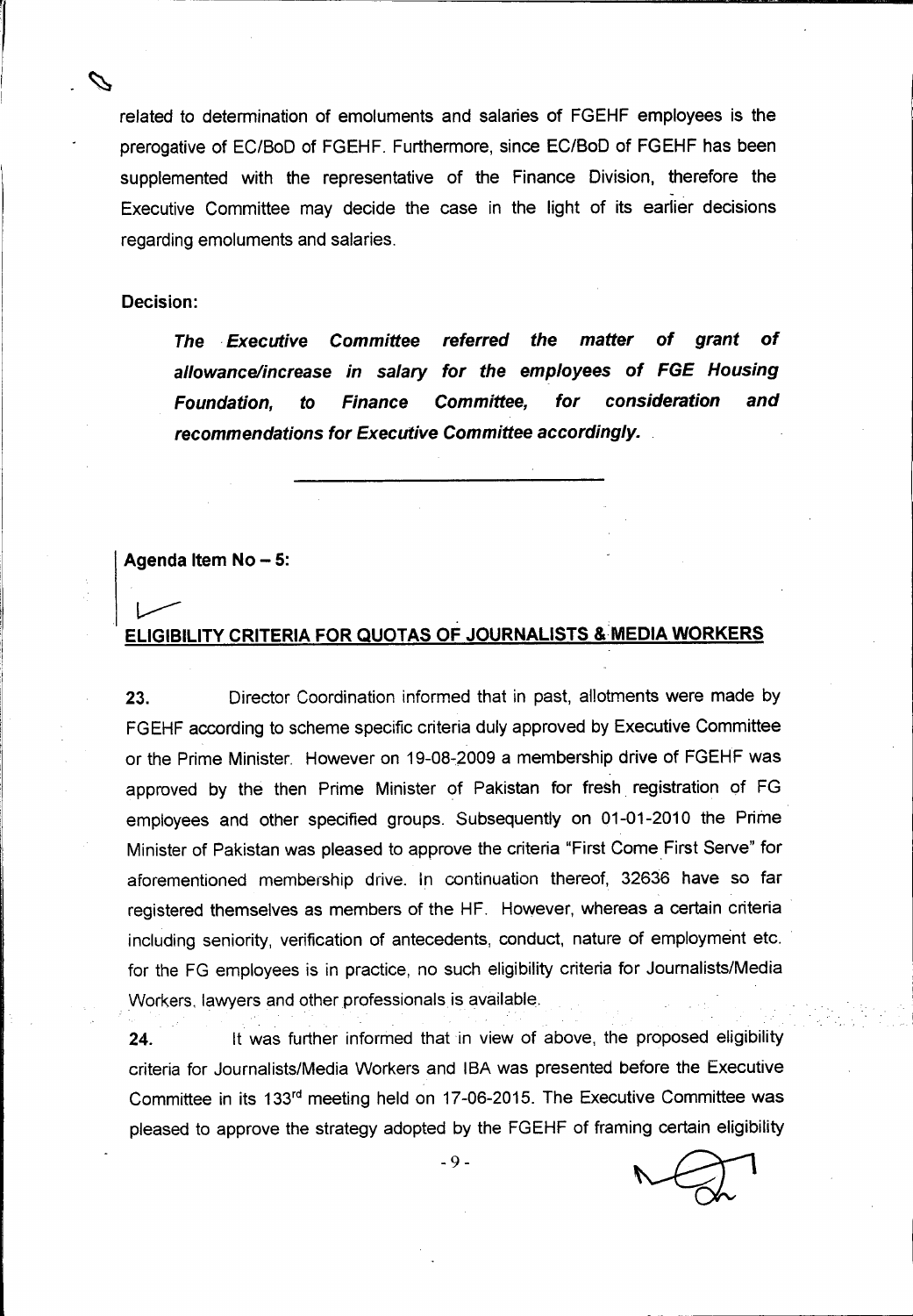criteria for ISA and Journalists/Media Workers, with the direction to present the final recommendations in the next meeting of the Executive Committee.

--~~~~~~~~~~.\_-~~---------=======------=-------

25. It was informed by Director Law, FGEHF that in this regard the proposed eligibility criteria were shared with ISA and Ministry of Information and Broadcasting for their comments and inputs. It was further informed that whereas IBA had not yet responded, Ministry of Information and Broadcasting had finalized certain eligibility Criteria in respect of Journalists/media Workers in consultation with the FGE Housing Foundation through a series of meetings and had advertised the same for Journalists/Media Workers for membership of FGEHF for BharaKahu, Green Enclave Scheme on "First Come First Serve" basis. Further, the Ministry of Information and Broadcasting had twice granted extension in date of submission of applications for Joumalists/Media Workers, in consultation with FGEHF, which required to be ratified/approved by the EC.

26. It was mentioned that Ministry of Information and Broadcasting had been informed by FGEHF in unequivocal terms that the agreed eligibility criteria between Ministry of Information and Broadcasting and FGEHF and extension in time for membership of Media workers/journalists, is subject to final approval' by the Executive Committee of FGEHF.

27. It was further informed that Ministry of Information and Broadcasting has recommended to indicate in its advertisements that "The applicant must not have ever been allotted a plot in Islamabad/Rawalpindi by CDA or any other Federal government agency", notwithstanding the fact that many of the journalists/media workers, have already benefitted from Media Town Rawalpindi, launched under auspices of Government of Punjab.

#### Decision:

 $\begin{bmatrix} 1 \\ 1 \end{bmatrix}$ 

- *J, Executive Committee while approving extension in time for membership of JournalistslMedia Workers, agreed with the criteria specified by Ministry of Information* & *Broadcasting and . FGEHF.*
- *II. Executive Committee decided the same rule may be applied* to *JournalistlMedia Workers* as *is applicable for federal government*

- 10-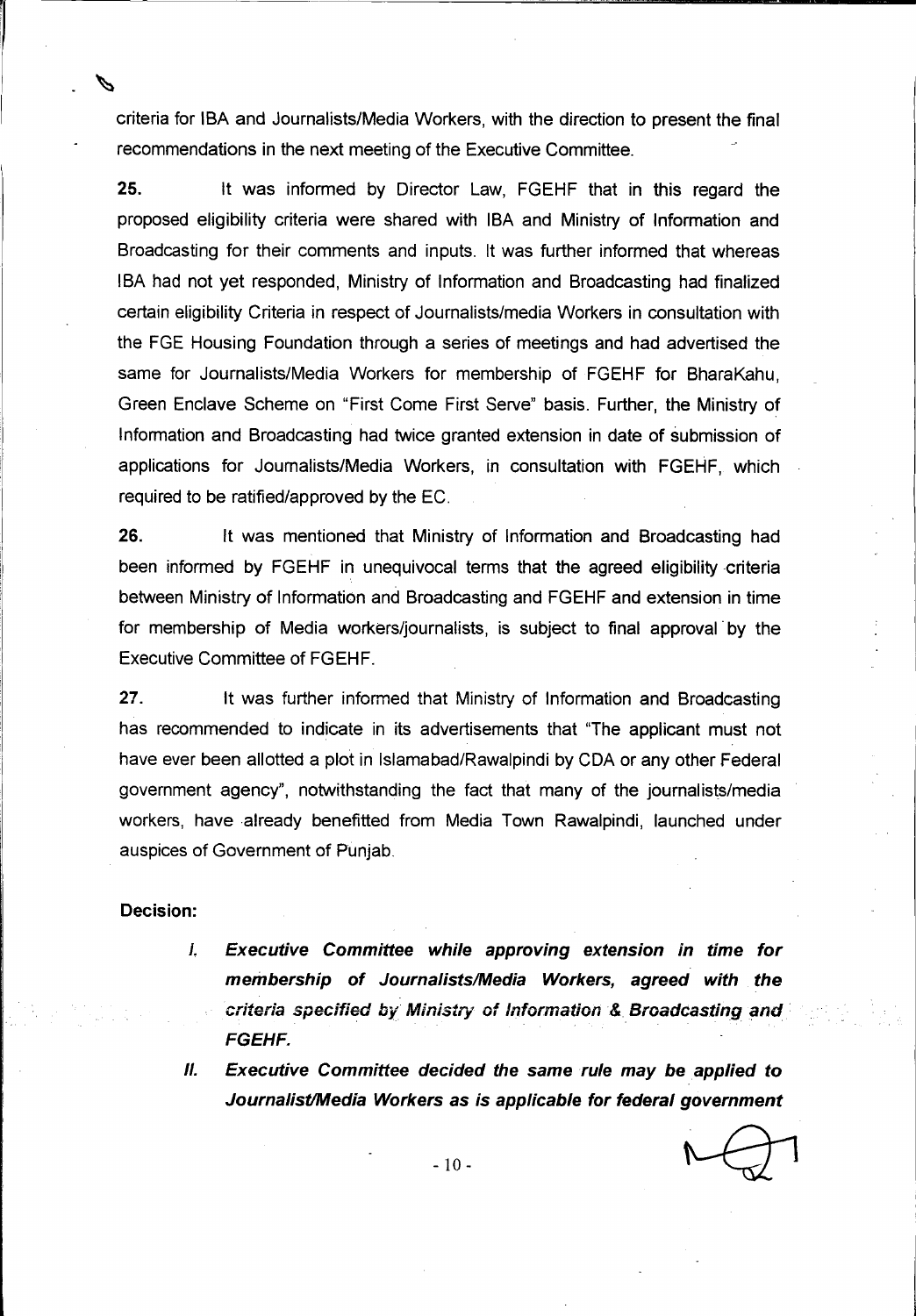*employees, and therefore, relevant condition applicable to Journalist/mediamust be* as *under:*

*liThe applicant must not have ever been allotted* a *plot in Islamabad/Rawalpindi by CDA or any other government agency"*

Agenda Item No - 6:

# CRITERIA *V* FOR ALLOTMENT UNDER 2% RETIRED QUOTA OF AUTONOMOUS BODIES

28. Director Estate, FGEHF apprised the Executive Committee that in Housing Scheme, Phase-VI at Bhara Kahu, 10% quota was initially allocated to employees of Autonomous / Semi-Autonomous Bodies and Corporations under the Administrative Control of Federal Government. The said quota was subsequently bifurcated into Autonomous Serving (8%) and Autonomous Retired (2%). The criteria for allotment under Autonomous (Serving 8%), as approved by the Prime Minister, is first come first serve for those members/employees of Autonomous Bodies who were in Service as on 01-07-2009. Whereas, criteria for 2% Autonomous retired was not formulated/approved.

29. It was further briefed that the issue regarding allotment under different quotas was placed before the Executive Committee in its 133<sup>rd</sup> meeting held on 17-06-2015. The Executive Committee approved the proposal set forth by the Foundation for 2% retired Autonomous quota, according to the actual proposal, those employees of Autonomous bodies who retired **before** 01-07-2009 were to be declared entitled for allotment. However, due to typographic error, the word before was mistakenly typed as **after** 01-07-2009, which do not commensurate to the criteria spelled out in Brochure of the Scheme. Actually those who retired after 01- 07-2009 comes under Autonomous Serving (8%) if they have got registration while in service. Due to this discrepancy, issuance of Consent Letters to members of Autonomous retired quota (2%) has been suspended, as Consent Letters were being issued to members who retired before 01-07-2009.



- 11 -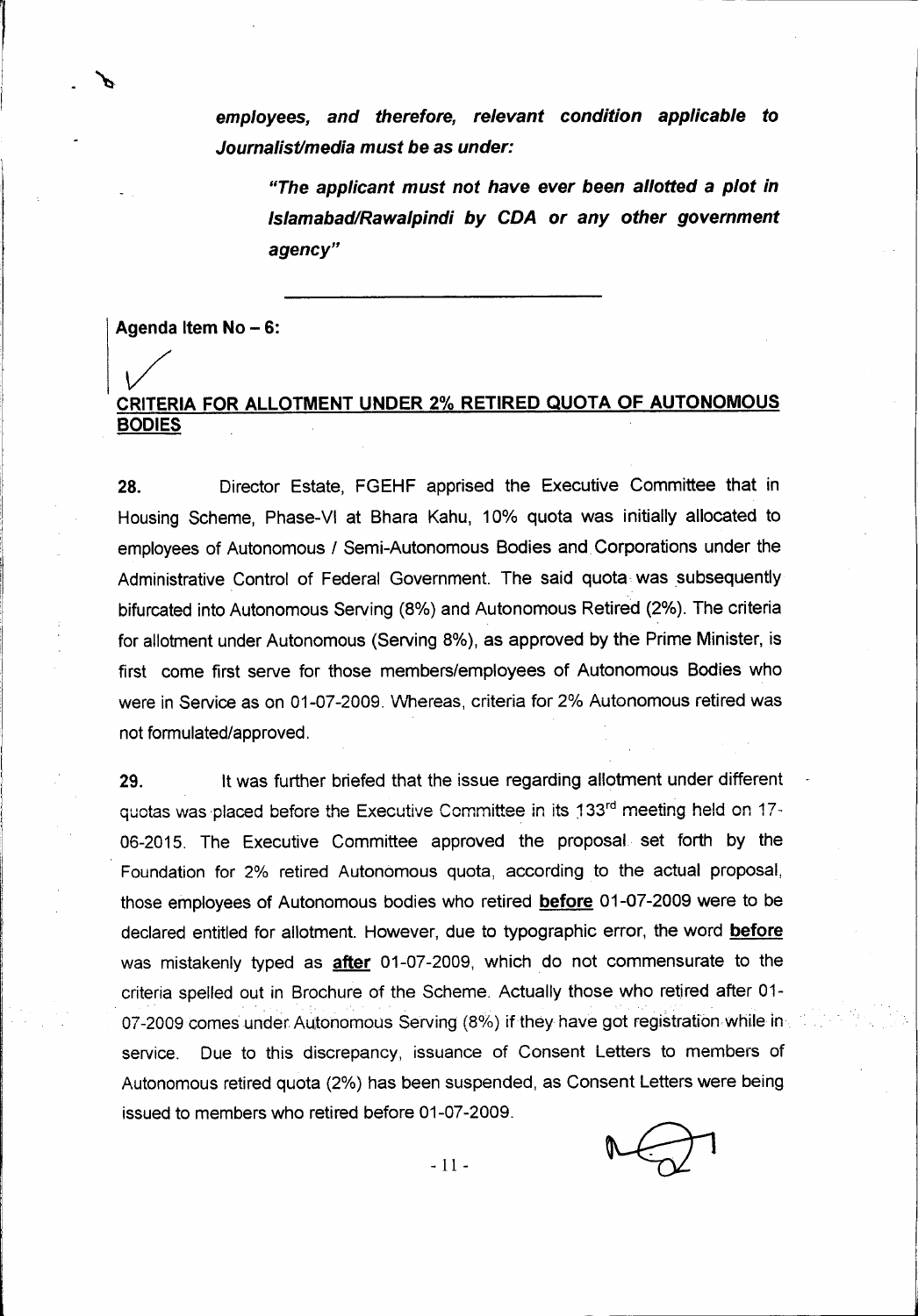**30.** In view of above, the issue was placed before the Executive Committee to approve the following criteria of allotment under 2% Autonomous retired quota.

"The employee of Autonomous *I* Semi-Autonomous Bodies and Corporation under the control of Federal Government, who retired **before** 01-07-2009 on the basis of a "first come and first serve".

#### Decision:

r-.

I

*The Executive Committee accorded approval* of *the typographical mistake in the minutes* of *133,d meeting* of *EC held* on *17-06-2015, regarding change* of *the sentence for Autonomous Retired quota* as *"who retired before 01-07-2009".*

Agenda Item  $No - X-1$ :

### GARBAGE COLLECTION FROM SECTOR. G-13 & SUB-SECTOR *G-14/4,* ISLAMABAD

31. Director Technical, FGEHF apprised the Executive Committee that Phase-III (Sector G-13) Housing scheme was launched in 1996 for low paid Federal Govt. Employees and almost 7503 plots of different categories (I to V) have been allotted to the Federal Govt. Employees and almost 3700 families are residing in the said sector G-13 and G-14/4 . It was further informed that Housing Foundation is maintaining the sector as per decision of the Wafaqi Mohtasib and in this regard, a contract of Garbage collection has been awarded to *Mis* Maqsood & Co, on 01-03- 2015 and work of collection of garbage is ongoing @ *RS.2,200,0001-* per month pursuant to approval of Executive Committee. It was further informed that 1<sup>st</sup> bill has been paid to the contractor as gratis from FGEHF side without collection of any charges from the residents,

32 . **In the lattace into the unit informed** that FGEHF is not in a position to meet this expenditure from its own resources indefinitely and therefore, charges of garbage collection need to be recovered from the resident of sector G-13 and sub-sector G-*14/4* as per following schedule:



- 12 -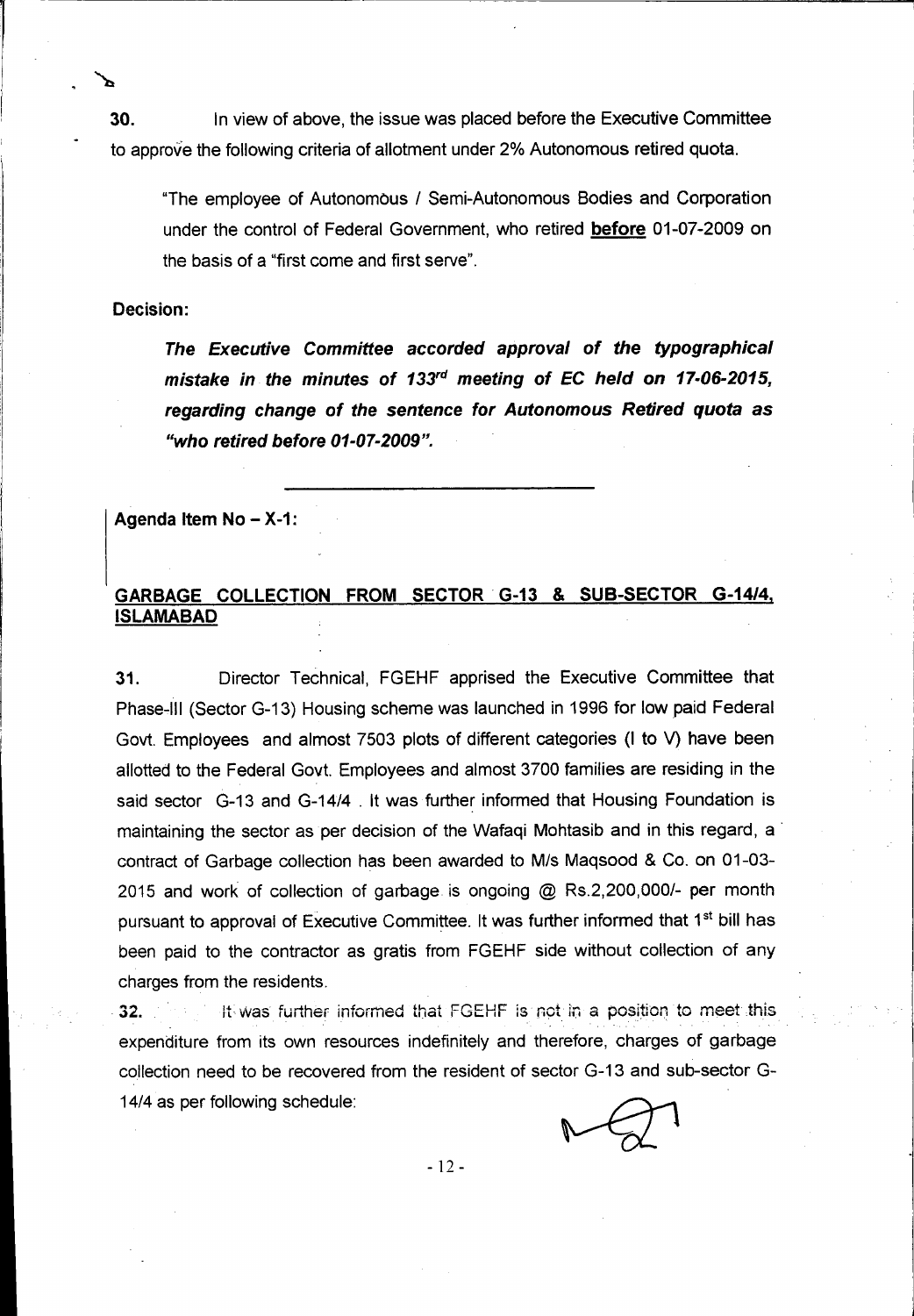| Total House of sector G-13 and               | 3700              |
|----------------------------------------------|-------------------|
| Sub-sector G-14/4 = $(3000+700)$             |                   |
| Proposed rate of garbage collection each     | Rs.500 /<br>month |
| house                                        | unit              |
| Total amount 3700 @ Rs.500/unit per month    | Rs.1,850,000/-    |
| On account of garbage collection from Sector |                   |
| G-13 & G-14/4                                |                   |
| Contribution per month by Housing Foundation | Rs.350,000/-      |
| TOTAL                                        | Rs.2,200,000/-    |

#### Decision:

r==.::::allll---- -==~--="==-"-" ..«".".' •• ~-

I

*The Executive Committee accorded approval of the rates for garbage collection services charges in the sectors G-13 and G-14/4* as *per para 32 ante, with prospective committee.*

#### Agenda Item  $No - X-2$ :

#### SHORTFALL IN THE WIDTH OF 02 NOS. OF PLOTS OF G-13/3, ISLAMABAD AND UTILIZATION OF 03 TO 9 FEET WIDE AND 160 FEET LENGTHY EXTRA LAND FALLING ALONG WITH SOME OTHER PLOTS OF *G-13/3,* ISLAMABAD

33. Director Technical, FGEHF apprised that Housing Foundation is responsible to allot plots and hand over physical possessions of plots in Sector G-13, Islamabad. Whereas, in the past, approval of building plans, issuance of Plinth Level/DPC Certificate/ and approval of completion drawing etc. used to be the responsibility of Capital Development Authority (CDA) Islamabad. However after the decision taken by the by Honorable Wafaqi Mohtasib, it is now the sole responsibility of FGE Housing Foundation, Islamabad to look after all matters.

34. It was further briefed that a case has been pointed out as under:

I. That width of street No. 14, *G-13/3,* at the starting end has been increased arbitrarily to 56 feet and 09 inch instead of 50 feet. Resultantly, width of street No. 15 has decreased from 50 feet

- 13 -